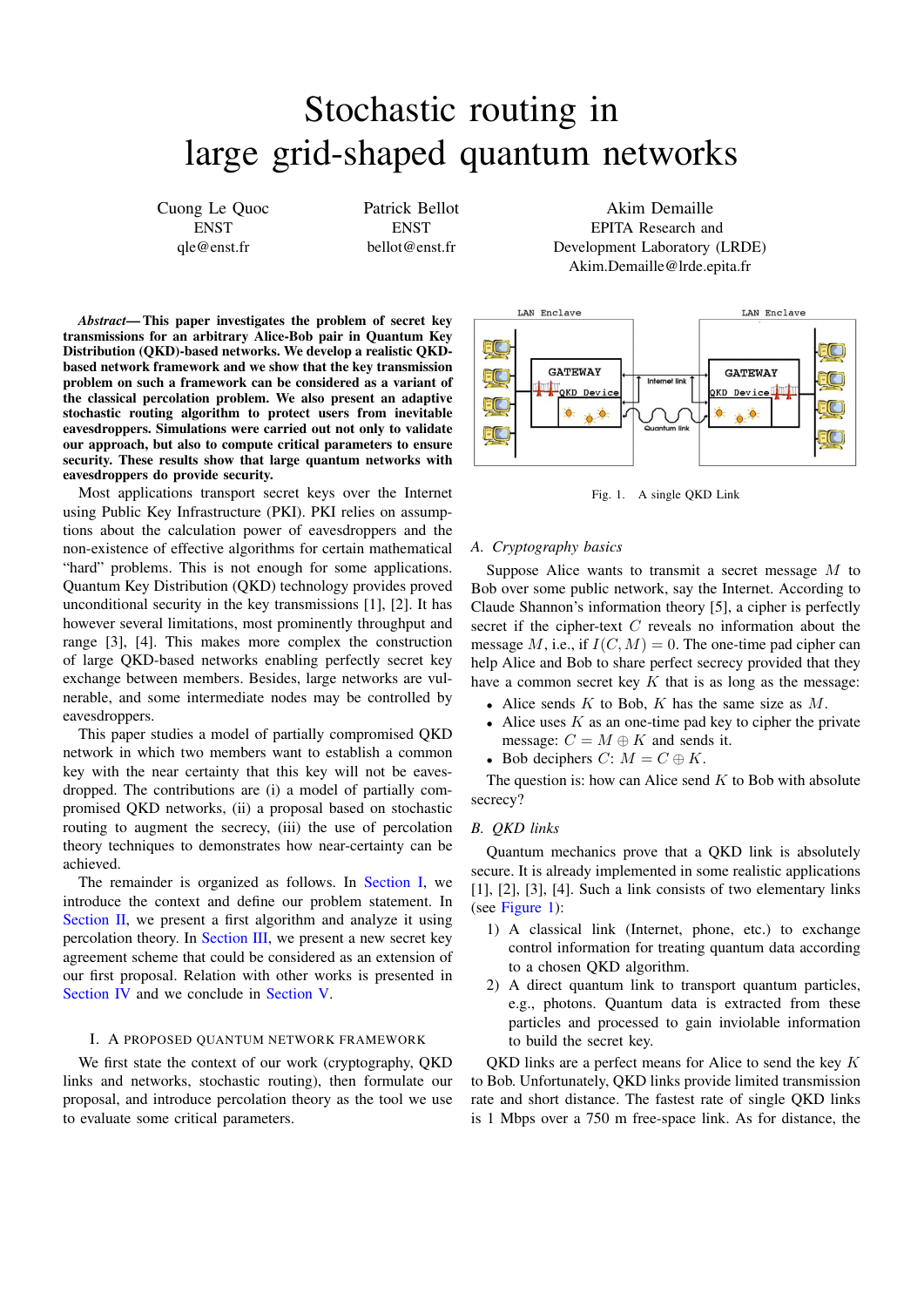

<span id="page-1-0"></span>Fig. 2. A long QKD link using relays

current record is 150 km in fiber and 23 km in free space, with a typical rate of 1 Kbps or so.

To overcome the distance limitations, one can use a chain of QKD data relays (see [Figure 2\)](#page-1-0). A QKD data relay is not a quantum repeater, it is a terminal that establishes a QKD link with the previous element of the chain and another with the following elements:

- Relay  $k$  establishes an encrypted communication, a QKD link, with relay  $k - 1$ ;
- Relay k receives encrypted data from relay  $k 1$ ;
- Data is decrypted and stored in the memory of relay  $k$ ;
- Relay  $k$  establishes an encrypted communication, a QKD link, with relay  $k + 1$ ;
- Data in memory is encoded and sent to relay  $k + 1$ .

To improve the transmission rate, one needs several QKD routes. In short, building a quantum network on top of QKD links solves throughput and range limitations, but in turn compromises the security by making it more likely that some nodes are eavesdropped.

How can we counter the likeliness that some nodes of the network are compromised? How can we be resilient to message interception?

# *C. Stochastic routing*

Traditional routing algorithms, such as those used on the Internet, are mostly deterministic. Because they are tailored to be efficient, one can guess the route that will be taken with a high probability even though there are an almost infinite number of routes connecting two points of the Internet. This compromises security.

Stochastic routing addresses this problem [6], [7]. Its basics are simple: every packet is routed independently, and each time a node has to send (or forward) a packet, it randomly chooses one of its neighbors, not necessarily the most "efficient" one. Of course the selection is slightly biased so that eventually the message is delivered to its destination.

Counter-interception measures are then simple to design: Alice splits key K into n parts  $K_i$  so that the whole set is needed to compute  $K$  again. One well known method consists in computing  $K_i$  such that  $K = \bigoplus_{i=1}^n K_i$  (bit-wise or). Even if Eve intercepts all the messages but one, the key  $K$  is safe.



<span id="page-1-1"></span>Fig. 3. Two-dimensional lattice network

Obviously stochastic routing will not work properly if the physical network features pivotal nodes.

# *D. Quantum network topology*

The Internet topology features some backbone nodes where Eve can predict with high probability that packets will pass, provided she knows the source and destination. Such a topology does not suit quantum networks: to ensure that there are many routes, each node should have several (more than two) neighbors.

The poor distance covered by today's QKD-links also influences the design of topology. Although the maximum length of quantum links is about 150 km, because of rates and costs, 30 km-long quantum links are more likely to be used.

As a first step in studying QKD networks and appropriate routing algorithms, we will approximate their topology as a simple square grid, a 4-connected lattice [\(Figure 3\)](#page-1-1). The grid will be large enough so that we can neglect nodes on the boundaries (Alice and Bob will be far from them). This roughly models a large region meshed with QKD links.

We can now state our problem.

# *E. Problem statement*

Alice wants to send a message to Bob securely. We propose to deploy stochastic algorithms to route split messages on quantum networks in order to augment the resilience to eavesdropping.

The network is modeled as a 2-dimensional 4-connected grid. Eve can control of any node (except Alice and Bob) with probability  $p_a \in [0, 1]$ . These nodes are called *attacked* or *unsafe* nodes; the others are *safe*. Alice and Bob do not know whether a node is safe, but they know the probability  $p_s = 1 - p_a$  that a node is safe. Alice splits the message into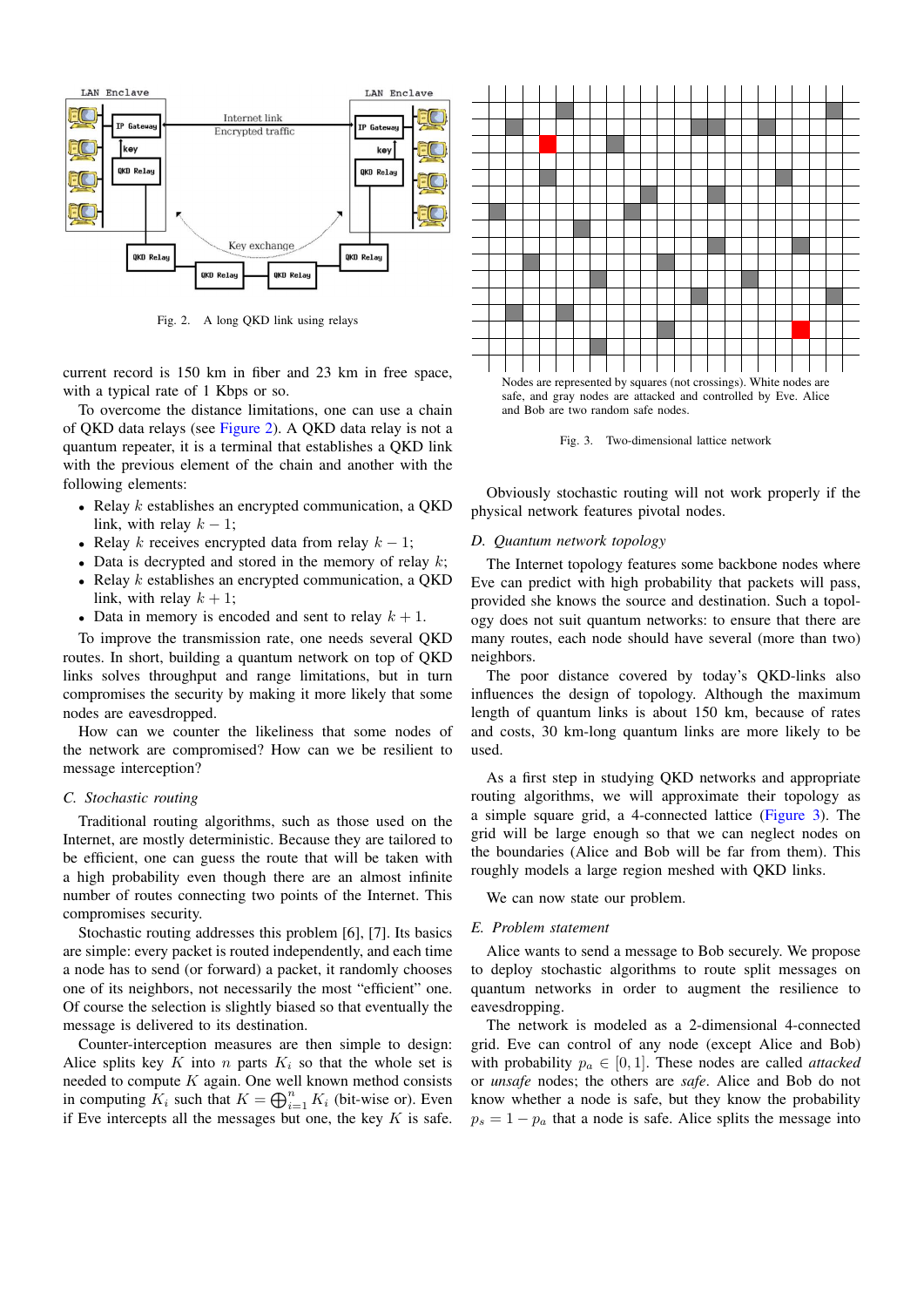$n$  parts sent to Bob using stochastic routing: each message is transported via a random path. Eve needs every single part to decipher the message. The key question is:

How many messages must Alice send so that at least one message is not intercepted? Percolation theory helps addressing that question.

# <span id="page-2-2"></span>*F. Percolation theory*

Percolation theory, introduced in 1957 by John M. Hammersley and Simon R. Broadbent, originally aims at modeling the propagation of a fluid through a medium with random permeability. It is one of the simplest models exhibiting a phase transition: there is a critical point at which the global system properties brutally change. Percolation theory provides a nice theoretical framework to study complex systems which present critical thresholds in their state evolution [8], [9].

We focus on 2-dimensional percolation theory on a regular graph  $G = \mathbb{Z}^2$ , with vertex set V and edge set E. Let the vertices be independently *open* with probability  $p \in [0, 1]$  or *closed* with probability  $1 - p$ . Consider a path  $\pi$  in G as a sequence  $\pi = v_1, v_2, \dots$  of vertices such that for all  $i \geq 1$ ,  $v_i$ and  $v_{i+1}$  are adjacent. A path *open* iff all the vertices  $v_i$  are open. Since we consider open *vertices* (as opposed to edges), this model is called *site percolation*.

The set of open vertices forms a random subgraph of G. The original question of interest is whether the connected cluster of the origin in that subgraph is finite or infinite. This is equivalent to the existence of an unbounded open path starting from the origin.

We denote by  $u \leftrightarrow v$  the existence of an open path between two vertices  $u, v \in V$ . The *open cluster*  $C(v)$  of the vertex v is the set of all vertices which are connected to  $v$  by an open path:

$$
C(v) = \{u \in V : u \leftrightarrow v\}
$$

The central quantity of the percolation theory is the *percolation probability*, the probability that the cardinality of  $C(v)$ is infinite. It depends on  $p$ , the probability that a vertex is open:

$$
\theta(p) = \{ \Pr(|C(v)| = \infty) \}
$$

The most interesting property of percolation models is that  $\theta(p)$  exhibits a threshold value  $p_c \in [0, 1]$  and a brutal phase transition: the existence of an infinite connected cluster on the system appears (see [Figure 4\)](#page-2-1). By definition, when  $p < p_c$  all the open clusters are finite. But for  $p > p_c$  there is a positive probability that an infinite cluster exists. Formally, the *critical probability* is defined by:

$$
p_c = \max\{p : \theta(p) = 0\}
$$

Even if the percolation theory is based on statistical models which were initially used to describe critical phenomena in physics, its polyvalence and efficiency in characterizing nonlinear phenomena led the scientific community to use this theory to model complex systems such as biological systems, social networks and economic systems.



<span id="page-2-1"></span>Fig. 4. Correlation between open probability  $p$  and percolation probability  $\theta(p)$ .

#### II. A SIMPLE ROUTING ALGORITHM

### <span id="page-2-5"></span><span id="page-2-0"></span>*A. Percolation-based modeling*

There are several similarities between site percolation [\(Sec](#page-2-2)[tion I-F\)](#page-2-2) and our problem. Both take place on a graph and deal with problems arising from the uncertainty about the quality of nodes. Open nodes and paths in site percolation correspond to safe nodes and paths in our context. But, there is a subtle difference: closed nodes *do not* allow the fluid to pass, and they are identified as such, whereas an *unsafe* node still allows messages to pass through. There is no way to identify whether this node is safe.

The focus is also different. Percolation theory was built to study the existence of a giant connected cluster in the graph after faulty vertices (or edges) have been randomly chosen and removed. If both Alice and Bob belong to it, then there exists at least one open path between them. At first glance, one may think using the site percolation results in answering the following question:

<span id="page-2-3"></span>*How big can the probability* p<sup>s</sup> *be before the existence of a safe path from two arbitrary safe nodes in the network is lost?* (1)

Though question [\(1\)](#page-2-3) is similar to the original question of site percolation, it is not the same. In the percolation problem, the value of critical probability permits the existence of a few isolated open nodes that do not belong to the giant open connected cluster. In our context, if Alice or Bob is not connected communication is impossible. Therefore we cannot immediately reuse the traditional results of site percolation. Nevertheless, its methods are relevant to our problem because they are able to deal with the randomness of faulty nodes, and they can help to find our own critical values.

In fact, Question [\(1\)](#page-2-3) is irrelevant. The question that can help us go to our final goal is:

<span id="page-2-4"></span>*How big can the probability*  $p_s$  *be before the existence of a* safe *path from two arbitrary safe nodes in the network is no longer almost certain?* (2)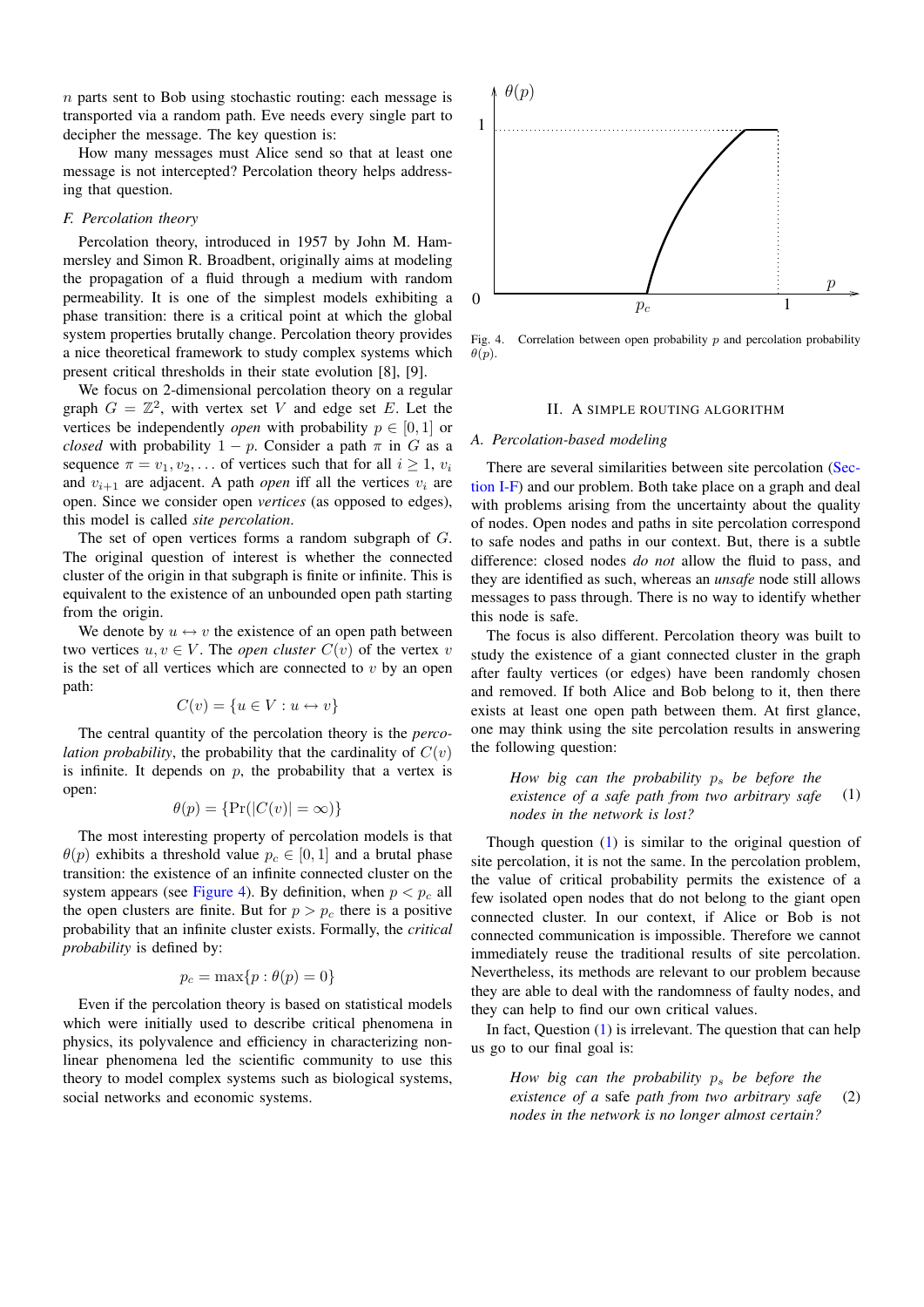

In the site percolation on  $\mathbb{Z}^2$ , the critical value of the open probability  $p_c$  is about 0.6. We are interested in the critical probability  $p_s^c$  such as any two sites are almost certainly connected.  $p_s^c$  is about 0.91 on  $\mathbb{Z}^2$  [\(Figure 6](#page-4-0) and [Figure 7\)](#page-5-0).

<span id="page-3-0"></span>

If we denote by  $\theta(p_s)$  the probability that a safe path exists between two safe nodes in the network, then the difference between  $(1)$  and  $(2)$  is shown in [Figure 5.](#page-3-0)

The answer to Question  $(2)$  is the *critical probability*  $p_s^c$  that can be defined as follows:

or:

$$
p_s^c = min\{p_s : \theta(p_s) = 1\}
$$

 $\theta(p_s) = \begin{cases} 1, & \text{if } p_s \geq p_s^c \ \tau : 0 \leq \tau < 1, & \text{if } p_s < p_s^c \end{cases}$ 

Obviously, Question [\(2\)](#page-2-4) is a variant of the percolation problem. We can use the same statistical models to compute  $p_s^c$ : about 0.91 on  $\mathbb{Z}^2$  [\(Figure 4\)](#page-2-1). However, the existence of safe paths does not guarantee they can be found efficiently. Alice and Bob have no way to be certain whether a path is safe, i.e., there is no routing algorithm that finds a safe path. In fact, it is obvious that if  $p_s > p_s^c$ , then a brute-force routing algorithm can ensure that among its returned paths, there is at least one safe path. However, between two nodes in our network, there are infinitely many routes: brute-force routing is impossible. We need an algorithm that computes a finite number of paths so that at least one of them is safe. And it is desirable to be resilient to variations of network state due to the randomness of attacked nodes chosen by Eve.

We use the following notations:

- $p_s$ : (*safe probability*) probability that a node is safe.
- pa: (*unsafe* or *attacked probability*) probability that an arbitrary node is controlled by Eve.  $p_a + p_s = 1$ .
- $\pi_k$  the route (path) taken by message k.
- $\theta(p_s)$ : given  $p_s$ , the probability that at least one message is safe.
- $p_s^c$ : (critical value of  $p_s$ )  $p_s^c = \min\{p_s : \theta(p_s) = 1\}.$
- $\alpha(\pi_1, \ldots, \pi_k)$ : probability that at least one of these paths is safe.
- $\beta(\pi_1, \ldots, \pi_k)$ : probability that all these paths are safe.
- $|\pi|$ : number of *intermediate* nodes in  $\pi$ .
- $|\pi_1,\ldots,\pi_k|$ : number of common nodes between  $\pi_1, \ldots, \pi_k$ .

Thus, with a given path  $\pi$  containing  $|\pi|$  intermediate nodes, we can compute the probability that this path is safe:

$$
\alpha(\pi) = \beta(\pi) = (1 - p_a)^{|\pi|} = p_s^{|\pi|}
$$

We consider the value of  $\theta(p_s) = \alpha(\pi_1, \pi_2, \dots, \pi_n)$ :

$$
= \sum_{1 \leq i \leq n} \alpha(\pi_i) - \sum_{\substack{1 \leq i, j \leq n \\ i \neq j}} \beta(\pi_i, \pi_j) + \sum_{\substack{1 \leq i, j, k \leq n \\ i \neq j, j \neq k, k \neq i}} \beta(\pi_i, \pi_j, \pi_k) - \cdots
$$
  
\n
$$
= \sum_{1 \leq i \leq n} (1 - p_a)^{|\pi_i|} - \sum_{\substack{1 \leq i, j \leq n \\ i \neq j}} (1 - p_a)^{|\pi_i| + |\pi_j| - |\pi_i, \pi_j|} + \cdots
$$
  
\n
$$
= \sum_{1 \leq i \leq n} (p_s)^{|\pi_i|} - \sum_{\substack{1 \leq i, j \leq n \\ i \neq j}} (p_s)^{|\pi_i| + |\pi_j| - |\pi_i, \pi_j|} + \cdots
$$

This is too difficult to evaluate explicitly. So, we use empirical and statistical methods from percolation theory to evaluate  $\theta(p_s)$  for the different values of  $p_s$  and n. To this end, we need to compute the paths  $\pi_i$ , i.e., we need a genuine stochastic routing algorithm that can return  $n$  paths for  $n$  messages. We will only consider the cases that have  $p_s > p_s^c = 0.91$ .

By definition, we have:

$$
\lim_{n \to \infty} \alpha(\pi_1, \dots, \pi_n) = \begin{cases} 1, & \text{if } p_s > p_s^c \\ \tau : 0 \le \tau < 1, & \text{if } p_s < p_s^c \end{cases}
$$

As already mentioned, a brute-force routing algorithm provides infinitely many paths, one of which is almost surely safe. However, this algorithm cannot be implemented. In fact, we look for a routing algorithm and a value  $N_0 < \infty$  as small as possible such that:

$$
\forall n \geq N_0 : \alpha(\pi_1, \ldots, \pi_n) = 1
$$

or more precisely:

$$
\alpha(\pi_1,\ldots,\pi_n) = \begin{cases} 1, & \text{if } n \ge N_0 \\ \tau: 0 \le \tau < 1, \quad \text{if } n < N_0 \end{cases}
$$

#### *B. An adaptive stochastic routing algorithm*

We propose an adaptive stochastic routing algorithm and then seek its value  $N_0$  using empirical methods.

The network is a two dimensional mesh  $n \times n$ , in which each node could be independently eavesdropped with probability  $p_a = 1-p_s$ . We limit our attention to the cases of  $p_s > 0.91$  so that the connectivity of all the safe nodes is guaranteed. Each node is identified by its coordinates  $(i, j) : i = 0, \ldots, n - 1$ 1 ;  $j = 0, \ldots, n - 1$ . The distance between two nodes is defined by:

$$
d[(i_1, j_1); (i_2, j_2)] = |i_2 - i_1| + |j_2 - j_1|
$$

Resilience is important for an algorithm facing many situation variations caused by the random choices of eavesdroppers. Here, we informally describe an adaptive stochastic routing. When Alice wants to send a message to Bob, she computes the next-hop probability for each neighbor to be the next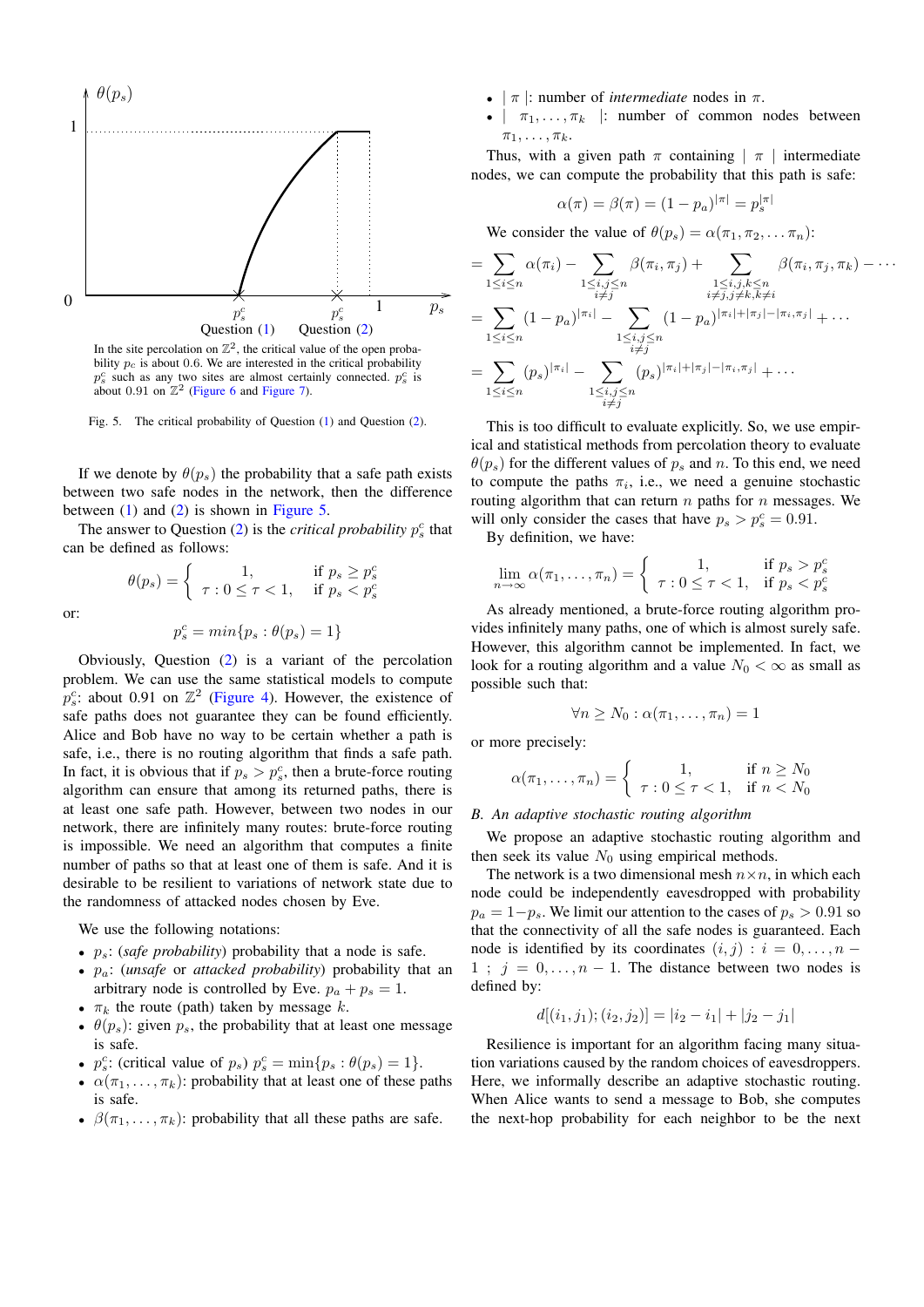step. These next-hop probabilities are determined according to the correlation of coordinates between each neighbor and Bob. To ensure that the message can finally reach Bob, we give a higher probability to nodes closer to Bob. Then Alice randomly chooses one of her neighbors to forward the message, according to these probabilities. Thus, some nodes are more likely to be selected, but nothing is sure. Anyone that subsequently receives the message would do the same thing and the chain of communication would continue to Bob.

Candidate selection and probability assignment can vary. We propose a simple way:

- All the neighbors of the current node are candidates.
- Assume that there are  $m$  candidates on the list.
	- 1) Sort the candidates by decreasing distance to Bob. After sorted, let  $d_i$ , be the distance from candidate i to Bob. We have:

$$
\forall i = 1, \dots, m-1 : d_i \ge d_{i+1}
$$

2) Compute  $w_1, \ldots, w_m$ :

$$
w_i = \begin{cases} 1, & \text{if } i = 1 \\ w_{i-1}, & \text{if } i > 1 \land d_i = d_{i-1} \\ w_{i-1} + 1, & \text{if } i > 1 \land d_i > d_{i-1} \end{cases}
$$

3) Compute the next-hop probabilities  $Pr(i)$ :

$$
\Pr(i) = \frac{w_i}{\sum_{i=1}^m w_i}
$$

#### *C. Simulation and results*

We aim at computing how many messages must be sent to ensure that at least one message escapes from Eve. To this end, we implemented a simulator. We focus on the method, not the values that we compute. Besides, these values depend on the precise implementation of the routing algorithm, including the weights, that we don't include, nor discuss, here.

*1) Simulation:* We ran simulations varying the safety probability  $p_s$  and the distance  $d_{AB}$  between Alice and Bob. For each  $p_s$ , we generate a network with randomly spread eavedroppers. For each distance  $d_{AB}$ , we generate 400 (Alice, Bob) pairs. For each such pair, we run 400 experiments. In each one we generate stochastic routes from Alice to Bob until we find a safe one (i.e., a route with no Eve). For each of the 400 experiments we gather the largest number of messages that were needed. Finally, we compute  $N_0(p_s, d_{AB})$  (abbreviated  $N_0$ ), the largest of these figures, i.e., the maximum number of messages that each  $400 \times 400$  experiment required.

The critical value  $N_0$  is such that:

$$
\alpha(\pi_1, \dots, \pi_{N_0}) = 1
$$
 for all of  $1.6 \times 10^5$  trials

Percolation theory tends to indicate that:

$$
\alpha(\pi_1, \dots, \pi_n) = \begin{cases} 1, & \text{if } n \ge N_0 \\ \tau : 0 \le \tau < 1, \quad \text{if } n < N_0 \end{cases}
$$

The routing algorithm may not be able to find any safe path in a reasonable amount of times, in particular when  $p_s$  is low, and  $d_{AB}$  is high. We set the maximum effort to 10,000 times: Alice sends at most 10, 000 messages, if all are intercepted by

|                         | $p_s$    |          |          |          |          |          |          |          |          |  |  |
|-------------------------|----------|----------|----------|----------|----------|----------|----------|----------|----------|--|--|
| $\overline{d}$          | 0.99     | 0.98     | 0.97     | 0.96     | 0.95     | 0.94     | 0.93     | 0.92     | 0.91     |  |  |
| 1                       | 8        | 12       | 12       | 22       | 14       | 12       | 14       | 15       | 16       |  |  |
| $\overline{c}$          | 44       | 105      | 122      | 68       | 82       | 425      | 106      | 3058     | $\times$ |  |  |
| $\overline{\mathbf{3}}$ | 87       | 51       | 273      | 99       | 122      | 233      | 439      | 1325     | 3472     |  |  |
| $\overline{4}$          | 95       | 171      | 160      | 408      | 244      | 1125     | 476      | $\times$ | X        |  |  |
| 5                       | 66       | 61       | 186      | 917      | 286      | 967      | 2149     | 1126     | 2803     |  |  |
| 6                       | 34       | 397      | 356      | 377      | 644      | 583      | 921      | 3625     | 4806     |  |  |
| $\overline{7}$          | 43       | 194      | 155      | 395      | 625      | 420      | 2102     | 7038     | 3405     |  |  |
| 8                       | 72       | 1645     | 224      | 414      | 936      | 773      | 1663     | 6011     | 7414     |  |  |
| 9                       | 53       | 185      | 477      | 386      | 585      | 717      | 2794     | $\times$ | 4875     |  |  |
| 10                      | 149      | 169      | 340      | 1267     | 3731     | 1267     | 2854     | $\times$ | X        |  |  |
| 20                      | 127      | 338      | 829      | 9300     | $\times$ | $\times$ | ×        | $\times$ | $\times$ |  |  |
| 30                      | 315      | 1987     | 2908     | X        | $\times$ | $\times$ | ×        | $\times$ | $\times$ |  |  |
| 40                      | 386      | 4111     | $\times$ | ×        | $\times$ | $\times$ | $\times$ | $\times$ | $\times$ |  |  |
| 50                      | 437      | $\times$ | $\times$ | $\times$ | ×        | ×        | ×        | X        | $\times$ |  |  |
| 60                      | 656      | $\times$ | $\times$ | $\times$ | ×        | ×        | ×        | $\times$ | $\times$ |  |  |
| 70                      | 1911     | $\times$ | $\times$ | $\times$ | $\times$ | ×        | ×        | $\times$ | $\times$ |  |  |
| 80                      | 3117     | $\times$ | $\times$ | $\times$ | ×        | ×        | ×        | $\times$ | $\times$ |  |  |
| 90                      | 7039     | $\times$ | $\times$ | $\times$ | $\times$ | ×        | ×        | $\times$ | $\times$ |  |  |
| 100                     | 4117     | $\times$ | $\times$ | $\times$ | ×        | ×        | ×        | X        | $\times$ |  |  |
| 110                     | $\times$ | $\times$ | $\times$ | $\times$ | $\times$ | ×        | ×        | $\times$ | $\times$ |  |  |
| 120                     | $\times$ | $\times$ | $\times$ | $\times$ | $\times$ | ×        | $\times$ | $\times$ | $\times$ |  |  |

The symbol  $\times$  stands for more than 10,000.

<span id="page-4-0"></span>Fig. 6. Summary of experiment results for the worst cases

Eve, then we declare that our routing algorithm is not capable of finding any safe path. Anyway, real world constraints (time and money) are likely to require a much smaller threshold. [Section III](#page-6-0) explores solutions in such a case.

*2) Results and analysis:* Worst case study reveals  $N_{max}(p_s, d_{AB})$  (abbreviated  $N_{max}$ ) such that (at least for  $1.6 \times 10^5$  trials):

$$
\alpha(\pi_1, \dots, \pi_n) = \begin{cases} 1, & \text{if } n \ge N_{\text{max}} \\ \tau : 0 \le \tau < 1, \quad \text{if } n < N_{\text{max}} \end{cases}
$$

[Figure 6](#page-4-0) gives the worst cases. [Figure 7](#page-5-0) plots this table and reveals a very chaotic behavior: this is because it presents the maximum number of messages needed, which is unbounded — percolation theory shows that the probability to require a large number drastically decreases, but not that it is bounded. The [Figure 8](#page-5-1) presents an averaged version of these values, and presents the expected regularity. Both pictures exhibit a critical value:  $d_c(p_s)$  such that:

$$
\alpha(\pi_1, \dots, \pi_{N_{max}}) = \begin{cases} 1, & \text{if } d_{AB} \le d_c(p_s) \\ \tau : 0 < \tau < 1, \quad \text{if } d_{AB} > d_c(p_s) \end{cases}
$$

with:

- $d_c(p_s)$ : critical value of distance with a given  $p_s$ .
- $d_{AB}$ : distance between Alice and Bob.
- $N_{max}(p_s, d_{AB})$ : the necessary amount of messages to be sent for the case of  $d_{AB}$  and  $p_s$ .

To look for this critical value  $d_c(p_s)$ , we look for the maximum distance between sender and receiver before the delivery is compromised [\(Figure 9\)](#page-5-2). [Figure 10](#page-5-3) presents the percentage of safe messages arriving to destination, and [Figure 11](#page-5-4) focuses on the critical point from which the guarantee is lost.

In reality, the value of  $d_c(p_s)$  depends on the budget reserved for the network construction. If one can afford 500 quantum messages, then almost-certain security is achieved up to  $p_s < 0.97$ , while 5000 messages tolerate  $p_s$  up to 0.95 (see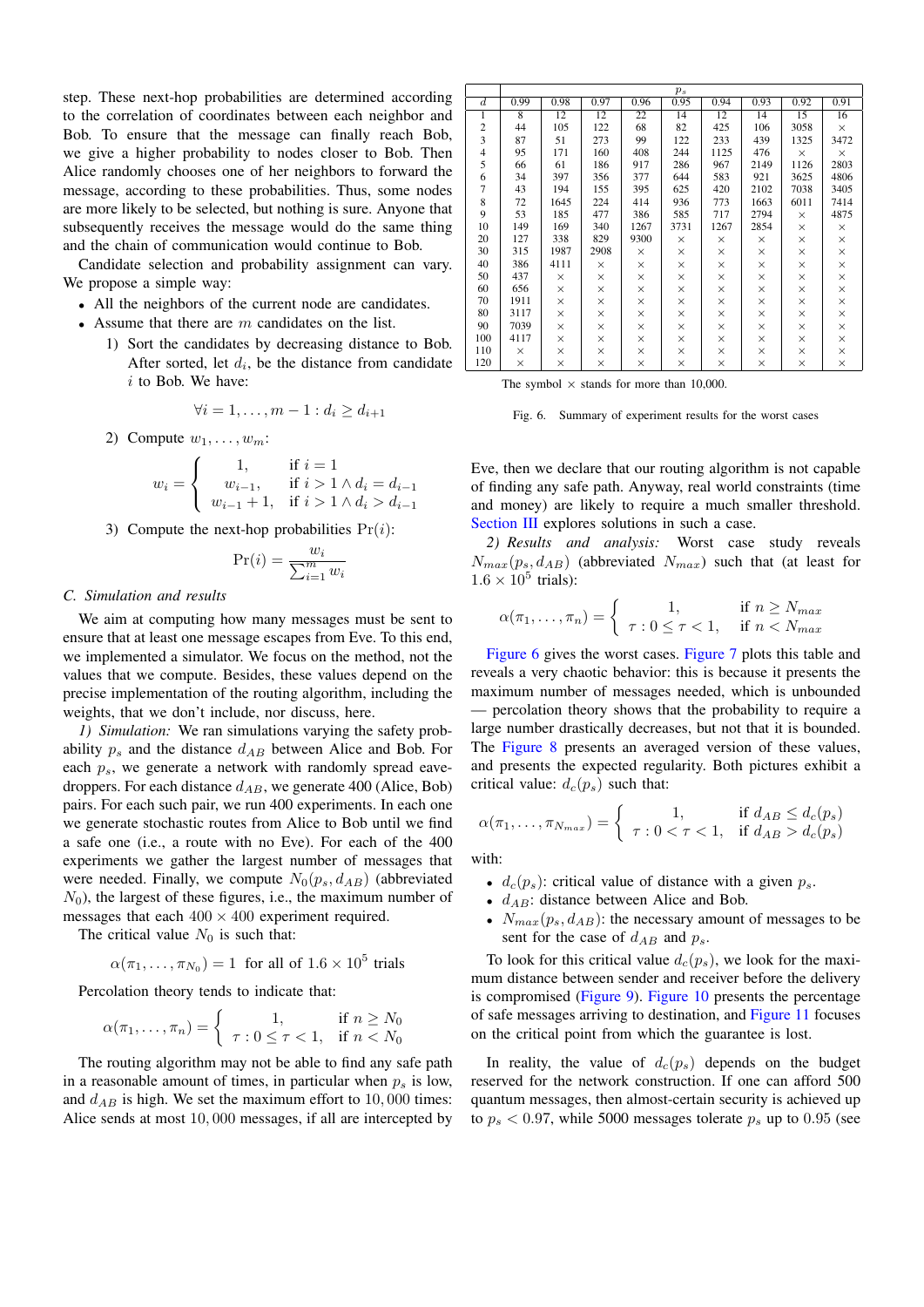

For each safety probability, given a distance between sender and receiver, this graph reports for  $400 \times 400$  routings the maximal number of messages that had to be sent to deliver one safely. In other words, it exhibits the worst cases, hence its very chaotic behavior for low values of  $p_s$ . See [Figure 8](#page-5-1) for the average longest routings.

<span id="page-5-0"></span>



[Figure 7](#page-5-0) depicts the maximum number of messages needed to reach Alice from Bob safely, for 400 attempts and 400 (Alice, Bob) pairs. This graph averages over the 400 pairs of sender and receiver the maximum number of routings that were needed to find a safe one for 400 attempts. Values are ordered as expected, which helps to match lines with probabilities:  $p = 0.99$  is near the bottom,  $p = 0.98$  is immediately above, and so forth.

#### <span id="page-5-1"></span>Fig. 8. Average longest paths

|          | $p_s$ |      |      |      |      |      |      |  |  |  |  |
|----------|-------|------|------|------|------|------|------|--|--|--|--|
| Attempts | 0.99  | 0.98 | 0.97 | 0.96 | 0.95 | 0.93 | በ 01 |  |  |  |  |
| 500      | 50    | 20   | 10   |      |      |      |      |  |  |  |  |
| 10000    | 100   | 40   | 30   | 20   | 10   | 10   | O    |  |  |  |  |

Maximum distance given a maximum number of attempts, and a probability safety.

#### <span id="page-5-2"></span>Fig. 9. Critical distances



<span id="page-5-3"></span>Fig. 10. Percentage of safe deliveries with 10,000 attempts



This graph focuses on the critical distances where safety is no longer ensured when making at most 10,000 attempts. The line for  $p_s = 0.99$  is steadily equal to 100% until  $d = 100$ . This drawing exhibits the typical shape for percolation phenomena, see [Figure 5.](#page-3-0)

<span id="page-5-4"></span>



Fig. 12. Percentage of safe deliveries with 500 attempts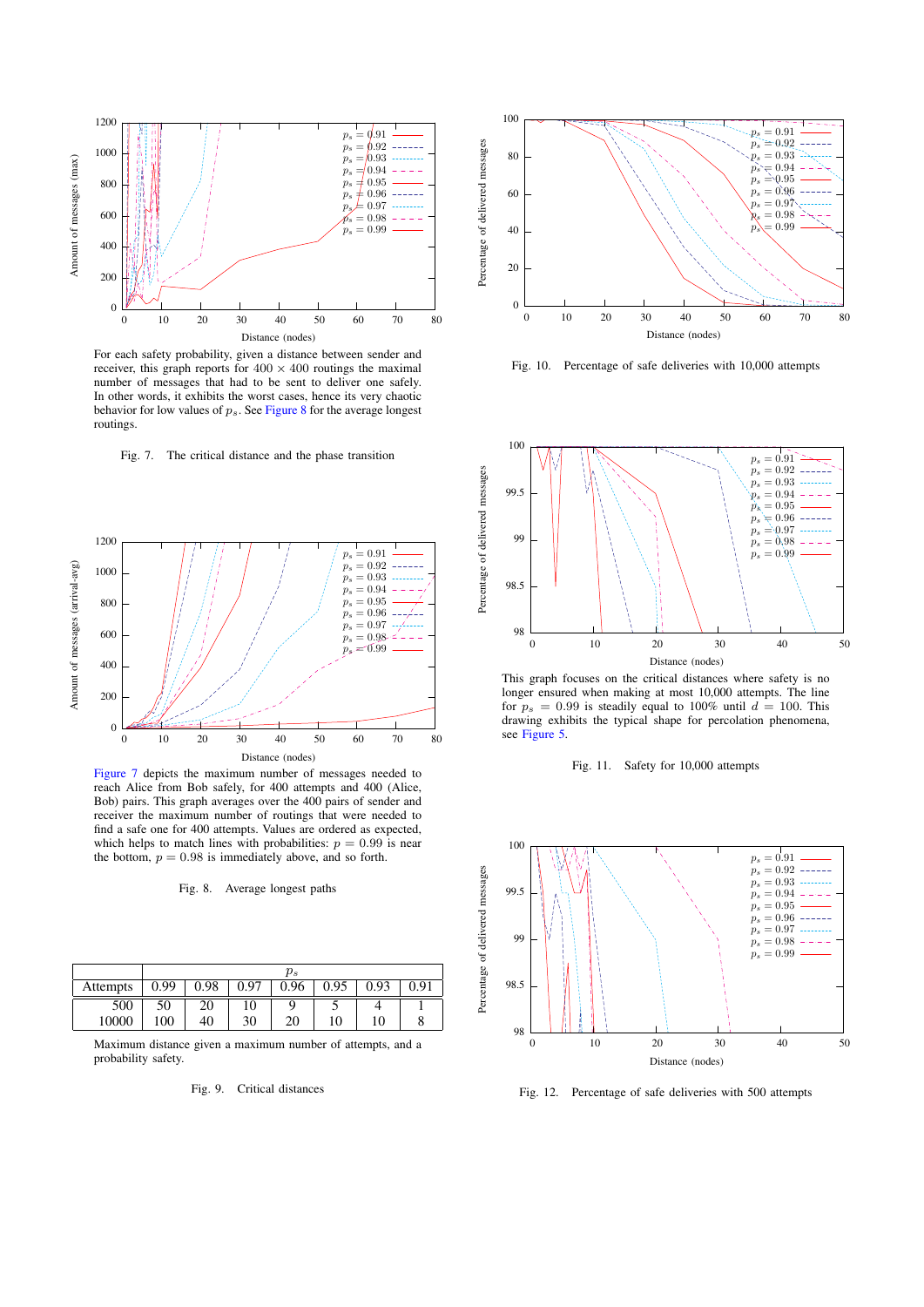[Figure 6\)](#page-4-0). On the other hand, since all the messages are sent by QKD technology, the rate is low (about  $R_0 = 1$ Mbps). If one sends  $N_0 = 500$  messages to obtain a secret key having the same length, then the transmission rate will be degraded, roughly by a factor of  $500^1$  $500^1$ :

$$
R_r = \frac{R_0}{N_0} = \frac{1Mbps}{500} = 2Kbps
$$

Similarly, with 5,000 the throughput is even further degraded. Thus, choosing an appropriate value for  $N_0$  is not easy. It must be seriously analyzed when taking into account the balance between the budget and the performance of the targeted network. In this paper, we leave this objective as an open problem for future studies.

### III. A GENERALIZED ROUTING ALGORITHM

# <span id="page-6-0"></span>*A. The first remarks*

The results obtained in [Section II,](#page-2-0) about  $N_0$  and  $d_c$  for each  $p_s$ , highlight that an improved routing algorithm is needed to cover large distances. For any pair, the first routing algorithm can successfully transmit a secret key provided that the distance does not exceed  $d_c$ . For distances greater than  $d_c$ , the necessary amount of messages sent by Alice sharply increases and becomes unrealistic. How can we alleviate this problem? Using a classical solution: relays. Intuitively, if the distance between two successive relays does not exceed  $d_c$ , then safe communication between them is ensured. Rather, security problems will arise from relays  $R_1, R_2, \ldots$  on the path.

If we only consider relays on the path, then a path can be viewed as below:

$$
Alice \to R_1 \to \cdots \to R_u \to Bob
$$

with:

1)  $d(Alice, Bob) = d_{AB} > d_c$ 2)  $d(Alice, R_1) = d_c$ 3)  $d(R_i, R_{i+1}) = d_c$  for  $i = 1, ..., u - 1$ 4)  $d(R_u, Bob) \leq d_c$ 

Note that from the results of the previous sections, it is possible that:

- $R_1$  shares a common secret key  $K_{A,1}$  with Alice, and a common secret key  $K_{1,2}$  with  $R_2$ .
- $R_i$ ,  $i = 2, \ldots, u 1$ , shares a common secret key  $K_{i-1,i}$ with  $R_{i-1}$ , and a common secret key  $K_{i,i+1}$  with  $R_{i+1}$ .
- $R_u$  shares a common secret key  $K_{u-1,u}$  with  $R_{u-1}$ , and a common secret key  $K_{u,B}$  with Bob.

<span id="page-6-1"></span><sup>1</sup>The precise figure depends on the contention nodes. Alice and Bob will limit the throughput, and since they have four neighbors, the penalty is somewhere between 125 and 500.



On the left-hand side, the neighborhood used in the first proposal [\(Section II\)](#page-2-0), on the right-hand side, the one used in the relay searching problem.

<span id="page-6-2"></span>

Then, we can perform a classical transmission of the key  $K$  as the following:

$$
Alice \nK \oplus K_{A,1} \nR_1\n\hline\nK \oplus K_{1,2} \nR_2\n\ldots\n\hline\nK \oplus K_{u,B} \nBob
$$
\n(3)

<span id="page-6-3"></span>Bob can easily decipher the received message ( $K \oplus K_{u,B}$ ) to the key K because he has the key  $K_{u,B}$ . If Eve controls only one relay of the chain, then she will also deduce the key K. But, if all the relays are safe, then Alice and Bob can totally trust the secrecy of the key  $K$ . Thus, the new problem arising is that we must have at least a chain of relays that contains only *safe* relays. This is similar to our first routing problem, except that the neighborhood relationship has been changed (see [Figure 13\)](#page-6-2). We can reuse the methodology developed in [Section II:](#page-2-0) stochastic routing algorithm, simulator, and statistics to seek the number of searches that will return at least one chain of safe relays. However, the results can be reused directly. Although the neighborhood relationship is different, the probability that a node successfully chooses one safe node among its neighbors is not changed, it is still equal to  $p_s$ . The results of our first routing problem can be applied for the relays searching problem.

#### *B. A generalized routing algorithm*

We now consider our routing problem as a multi-layer routing problem. At Layer 0, the path is considered as a chain of nodes and the distance between two nodes is defined as the minimum intermediate nodes between these two nodes. Similarly, at Layer  $i > 0$ , the path is considered as a chain of relays and the distance is defined as the minimum necessary intermediate relays at this layer. The distance between two successive relays at Layer  $i+1$  is always lower or equal to  $d_c$ if we view from Layer *i*, and lower or equal to  $(d_c)^{(i+1)}$  nodes if we view from Layer 0. Clearly, the number of necessary layers will depend on the distance between Alice and Bob at Layer 0. More precisely, for a given  $p_s$ , we have: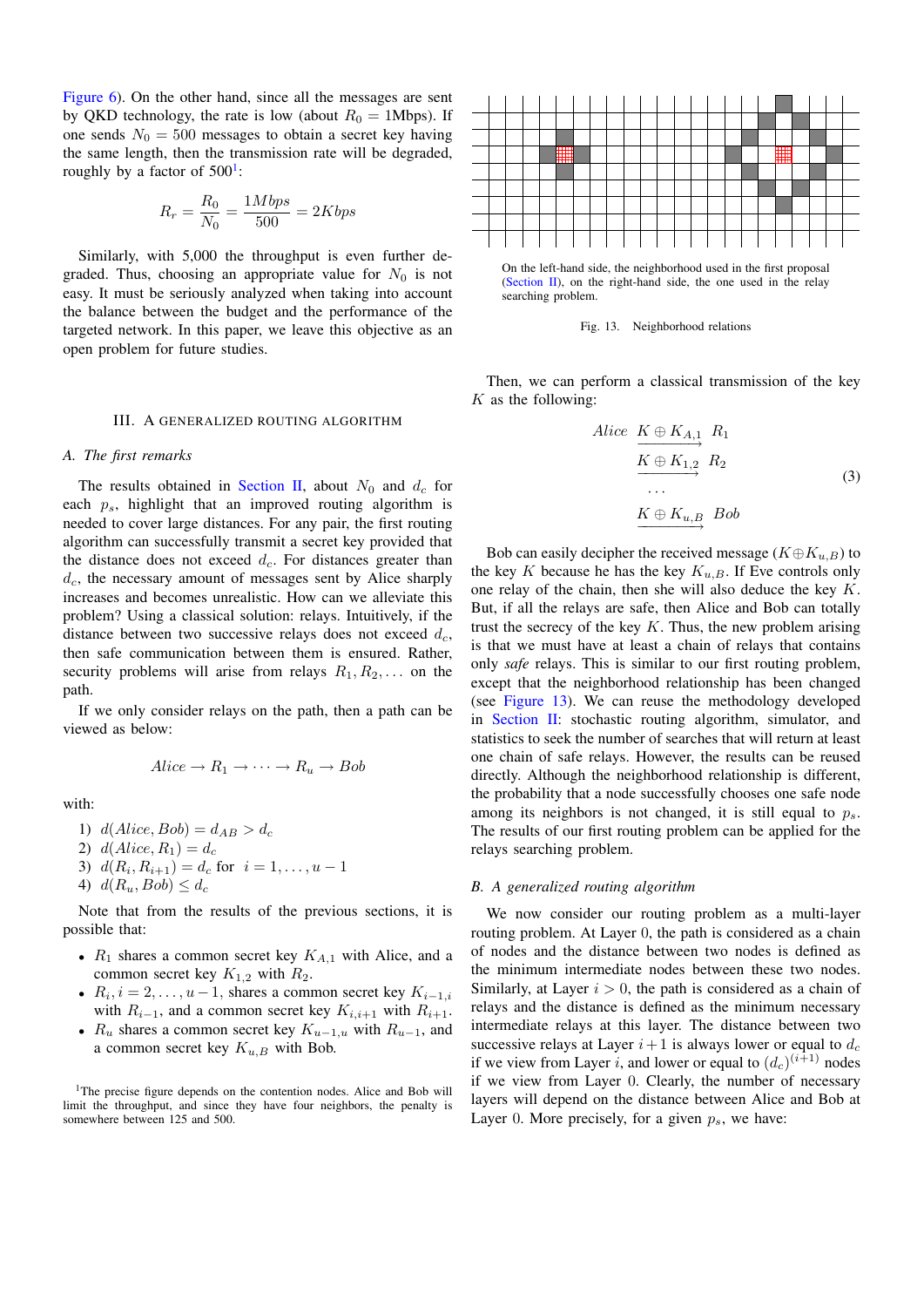- $d_c$ : the critical value of distance for the cases of  $p_s$ [\(Figure 9\)](#page-5-2);
- $d^{(0)}, \ldots, d^{(TL)}$ : the distance between Alice and Bob at the layer  $0, \ldots, TL$ , defined as follows:
	- 1)  $d^{(0)}$ : number of intermediate nodes;
	- 2)  $\forall i > 0$ , we consider the number of relays at this layer as the unit of measurement, thus:

$$
d^{(i)} = \lceil \frac{d^{(0)}}{\underbrace{d_c \times d_c \times \cdots \times d_c}_{i \text{ times}}}\rceil = \lceil \frac{d^{(0)}}{(d_c)^i} \rceil
$$

3)  $TL$  is such that:

$$
TL = \max\{i : d^{(i)} > 1\}
$$

Note that  $\forall i: d^{(i)} \leq d^{(i-1)} \times (d_c)$ .

•  $N^{(0)}, N^{(1)}, \ldots, N^{(TL)}$ : the critical amount of finding a path between two successive relays at Layer  $0, 1, \ldots, u$ , respectively. Note that a path at Layer  $i > 0$  is considered as a chain of relays of this layer. As the distance between two successive relays is always less than  $d_c$ , we have:  $N^{(0)} = N^{(1)} = \cdots = N^{(TL)}.$ 

At the top layer we obtain a chain containing all the safe relays, or a safe path. With two successive relays, we consider the next layer  $TL - 1$  and we can also obtain a safe path between them by using the same routing algorithm. Recursively we obtain a chain containing only safe nodes at layer 0. We can establish a perfect key between Alice and Bob. To simplify the presentation, we analyze an example of  $d^{(0)} = (d_c)^2$  or  $TL = 1$ . We have two parameters:

- $N_0$ : critical number of messages to send so that at least one message escapes from Eve if the distance between source and destination does not exceed  $d_c$ ;
- $N_1$ : the critical attempt of relay searches such that there is at least one chain that contains only safe relays.

The protocol of establishing the key between Alice and Bob is described below:

- 1) Alice sends  $N_1$  messages to randomly establish  $N_1$ chain of relays.
- 2) With each chain of relays  $\{R_j^{(i)}: i = 1, \ldots, N_1; j = 1\}$  $1, \ldots, u_i$ :
	- Establish, simultaneously, keys  $K_1^{(i)}, \ldots, K_{u_i+1}^{(i)}$  between the  $u_i + 1$  two-nodes pairs  $(Alice; R_1), (R_1; R_2), \cdots, (R_{u-1}; R_u), (R_u; Bob),$ respectively. This task is done by the transmissions of  $N_0$  random messages from  $R_j^{(i)}$  to  $R_{j+1}^{(i)}$  as described in the previous sections;
	- Alice and Bob establish a common key  $K^{(i)}$  as described in [Equation 3.](#page-6-3)
- 3) Alice and Bob compute the final secret key  $K$ :

$$
K = \bigoplus_{i=1}^{N_1} K^{(i)}
$$

Thus, each chain of relays must send  $N_0$  random messages to establish a key with the first relay of this chain, and each

relay on this chain must also send  $N_0(p_s, d_c(p_s))$  random messages. The total amount of messages sent by Alice is:

$$
N_{total} = \underbrace{N_1 \times N_0}_{\text{to establish keys}} + \underbrace{N_1}_{\text{to establish relay chains}} \tag{4}
$$

$$
= (N_0) \times (N_0 + 1)
$$

The above formula shows that the necessary amount of messages sent by Alice is a polynomial function of the distance (measured by nodes) between Alice and Bob. The exponential explosion at the critical distance  $d_c$  in our first routing algorithm [\(Figure 7\)](#page-5-0) is avoided.

# IV. OTHER WORK

# <span id="page-7-0"></span>*A. Percolation theory*

As mentioned in [Section II-A,](#page-2-5) the context of percolation theory has many similarities with our problem context. The significant method used to solve percolation problems is simulations and statistics that report the percolation probability and an approximate formula that describes the system state at the phase transition. In this paper, our ambition is not to find approximate formulas that describe the evolution of a certain process. Some of the thresholds obtained by our simulator and statistics are enough to build our generalized secret key agreement scheme.

#### *B. Stochastic routing*

The main challenge in stochastic routings is how to compute the next-hop probabilities that optimize the routing cost. In some contexts, stochastic routing can be re-formalized as an abstract game between two players [6], [7]: the designer of the routing algorithm and the attacker that attempts to intercept packets. It is assumed that the attacker has a finite resource, i.e. she only intercepts packets at some nodes on the network. This is a zero-sum game in which a designer seeks a strategy to minimize the cost that he has to pay for a packet being safely transmitted and the attacker wants to maximize this cost. There are two types of games:

Off-line games

The attacker starts by selecting where she will eavesdrop. This choice is made before the routing starts, but remains unknown to the designer. The designer must determine the next-hop probabilities that minimize the overall probability that the packet will be intercepted.

#### On-line games

At every stage of game, two players are allowed to make their decisions simultaneously with full knowledge of current network state but without knowledge of what the other player will do.

Both have been solved in [7]. Though off-line routing games share common assumptions with our problem, the final goal is different: In off-line routing games, the main task is to determine the next-hop probabilities that minimize the overall probability of packet interception, while in our